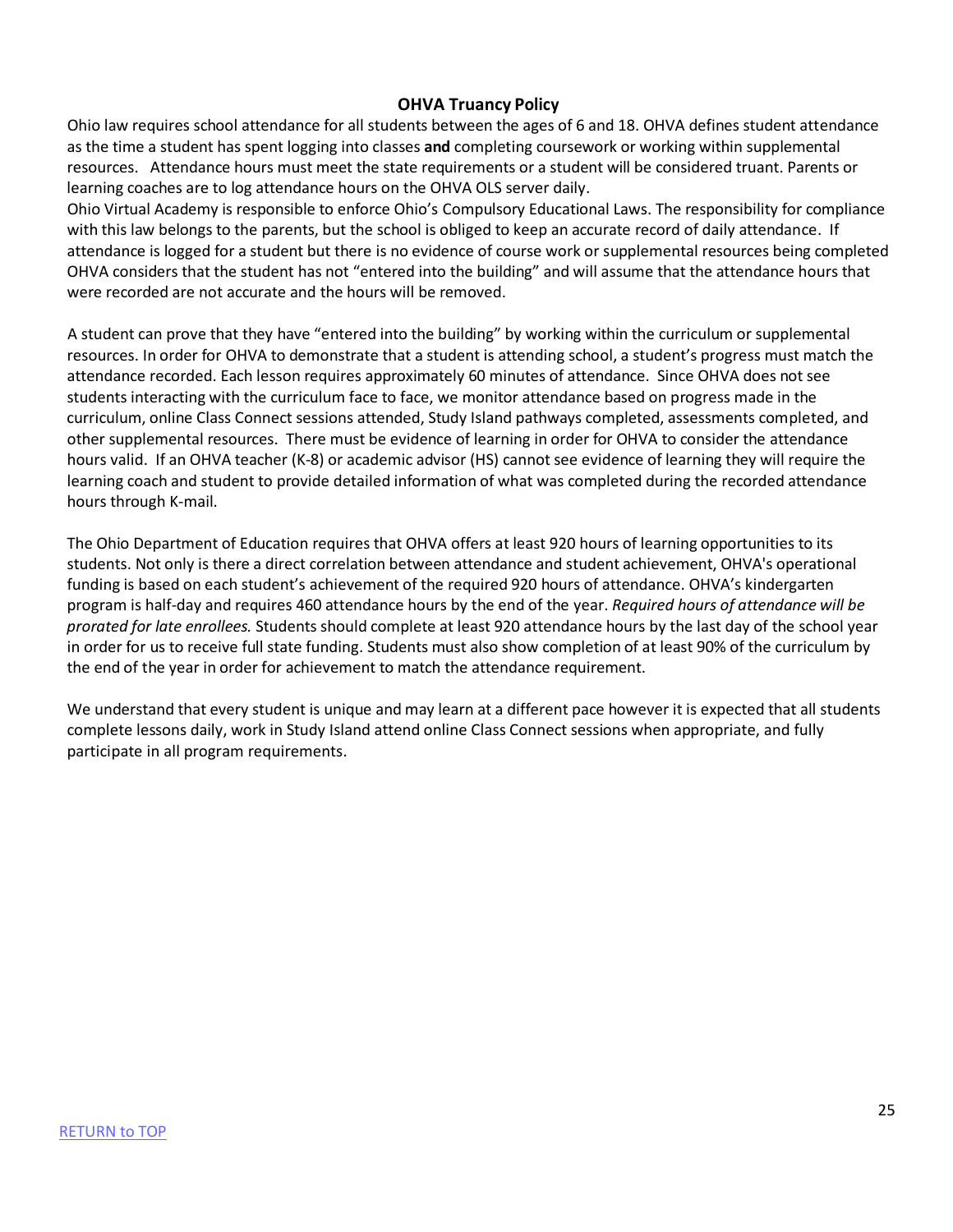If the student is going to be out (not logging in) for more than one day, the academic advisor and/or (K-8) classroom teachers must be contacted in advance. One week prior to the absence is the general expectation (see examples below). If the reason for the absence falls outside of the "reasonable" situations set forth below, the academic advisor (HS) or teacher (K-8) will consult with the principal to determine whether or not the absence will be excused. It is the student's responsibility to make arrangements with each teacher regarding missed assignments. It is the preference of the school that students, whenever possible, "work ahead" prior to an absence rather than falling behind and having to "catch up".

The following factors are considered to be "reasonable" excuses for not logging into the online school:

- Personal illness written physician's statements may be required to verify extended or repeated illness
- Serious illness in the immediate family that would prohibit school attendance
- Death in the immediate family
- Observation or celebration of a religious holiday
- Other such good cause as determined by the principal

#### High School Students:

The principal reserves the right to verify such statements and to investigate the cause of each individual absence or prolonged absence.

- Students whose absences are excused for one of the above reasons will be permitted to make up all school work missed with no loss of credit. However it is the responsibility of the student to arrange make up assignments/times with his/her teachers.
- Unexcused absences are those which are not based on any of the conditions listed in the previous paragraph. **Students who are absent from school on an unexcused basis will not be permitted to make up work missed on the date(s) of the unexcused absence.**
- **Reporting of Absences** A parent should immediately notify the teachers and the student's academic advisor of an unplanned absence through K-mail. If a parent does not communicate the absence immediately, the student may not be allowed to make up missing work. Students may not be able to make up missed quizzes and tests unless the absence has been verified by a parent by phone or k-mail.

In the case of a planned absence, a parent must notify the teachers and the academic advisor at least one week in advance and the student will be expected to work ahead on all assignments and turn in the assignments before leaving for the planned absence.

It is important to note that Ohio Virtual Academy courses are available 24 hours per day and 7 days per week. A missed day of school during the week can be made up on the weekend or completed over the course of several days. In order to avoid truancy and issues with assignment due dates (High School), communicate with teachers (K-8) and academic advisors (HS) regarding any planned vacations or illnesses that may be misinterpreted as truancy. Contact with the academic advisor (HS) or teachers (K-8) concerning absences must be made by the learning coach by phone or k-mail, although students are encouraged to contact the teacher to learn the details of missed assignments. Students may not facilitate the absence notification on their parent's behalf.

In any instance where technical difficulties are a problem with your school-supplied computer or other hardware or software, it is required that the learning coach contact K12 technical support immediately at **1.866.626.6413** so qualified technicians can assist in resolving your problem. A student or parent must request the name of the technician and the ticket number and report them to the academic advisor (HS) or teacher (K-8) within 24 hours.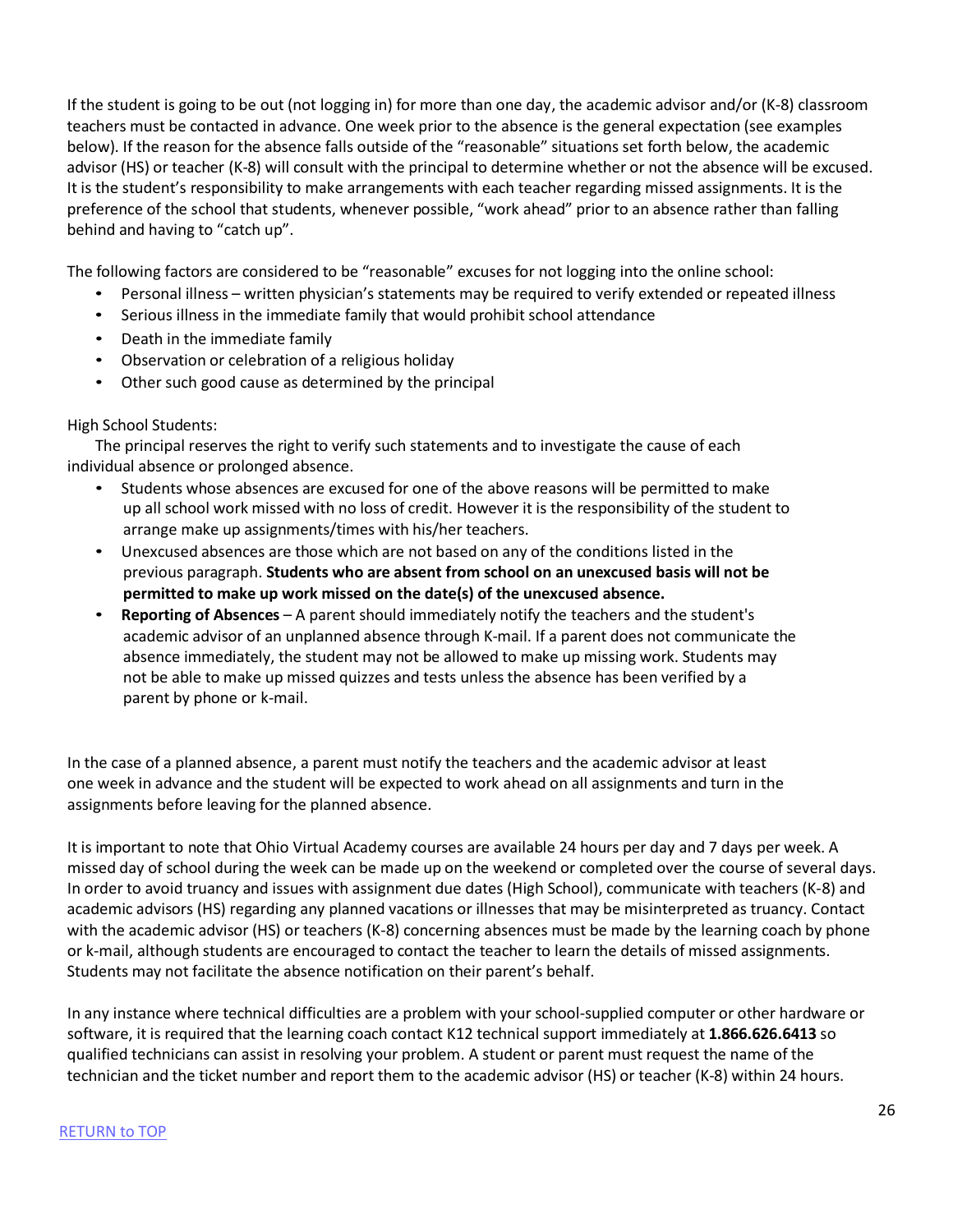Computer problems are not valid reasons for seeking extended time on assignments or test due dates (HS) or as a reason why a student has not been working in his/her assigned courses (K-8), unless the student and learning coach can provide evidence of having sought assistance from K12 Tech Support by providing the Technician's name and ticket number through k-mail to their academic advisor (HS) or teacher (K-8).

If you are having connectivity issues with your Internet provider, contact the provider immediately. Again, seek the name of the customer service representative and make note of the intended action to be taken on the part of the provider. Make a note of the expected time line for a resolution. Is there a ticket number? If so, record this number and provide it to your academic advisor (HS) or teacher (K-8) within 24 hours through kmail or by phone. In order to stay on target with assignment due dates, all students are expected to seek alternative ways to access the Internet, such as a library or family member's computer. The computer is your classroom and it needs to be available every school day.

**1-8 Students:** An OHVA student will be considered truant (absent without cause)if the parent or learning coach fails to log/record any attendance hours, provide documentation excusing student for missed hours, **or** show any learning is taking place during recorded attendance, at 50 missing hours. Kindergarten students are considered truant at 25 missing hours. If a student has attendance recorded but no physical proof of learning can be shown upon teacher or other OHVA staff request the attendance hours will be removed by OHVA. Attendance hours may only be counted for actual learning time. Continued truancy accumulating to **105 missing hours**, as well as habitual truancy over the course of the year, **results in an automatic withdrawal from OHVA**. A written notification of truancy will be issued at the 50 hour unexcused absence mark for 1-8 grade students, 25 hour unexcused absence mark for Kindergarten students. The student will not be considered for reenrollment into OHVA until they have withdrawn for one complete school year. (Example: If a student is withdrawn in December of 2014 the student would not be considered for reenrollment until the 2016-2017 school year.)

**High School Students:** An OHVA student will be considered truant (absent without cause) if the parent or learning coach fails to log/record any attendance hours, provide documentation excusing student for missed hours, **or** show any learning is taking place during recorded attendance, AND the student does not log into the OLS to complete assignments and attend class at 25 missing hours. Attendance hours may only be counted for actual learning time.

Continued truancy accumulating to **105 missing hours**, as well as habitual truancy over the course of the year, **results in an automatic withdrawl from OHVA**. A written notification of truancy will be issued at the 25 hour unexcused absence mark. The student will not be considered for reenrollment into OHVA until they have withdrawn for one complete school year. (EX. If a student is withdrawn in December of 2013 the student would not be considered for reenrollment until the 2015-2016 school year.)

OHVA does not permit sudden and excessive submission of attendance hours. Attendance cannot be recorded if the student did not complete any K<sup>12</sup> lessons, Study Island lessons, USA test prep work, or other approved educational programs, or attend online Class Connect sessions. Students must be able to show proof of academic progress in order to verify attendance hours.

K-8

- 1  $K^{12}$  lesson= approximately 1hr of attendance
- 1 Class Connect Session= approximately 30 minutes to 1 hour of attendance
- 1 topic Study Island= approximately 30 minutes
- 1 Reading Eggs lesson= approximately 30 minutes

#### RETURN to TOP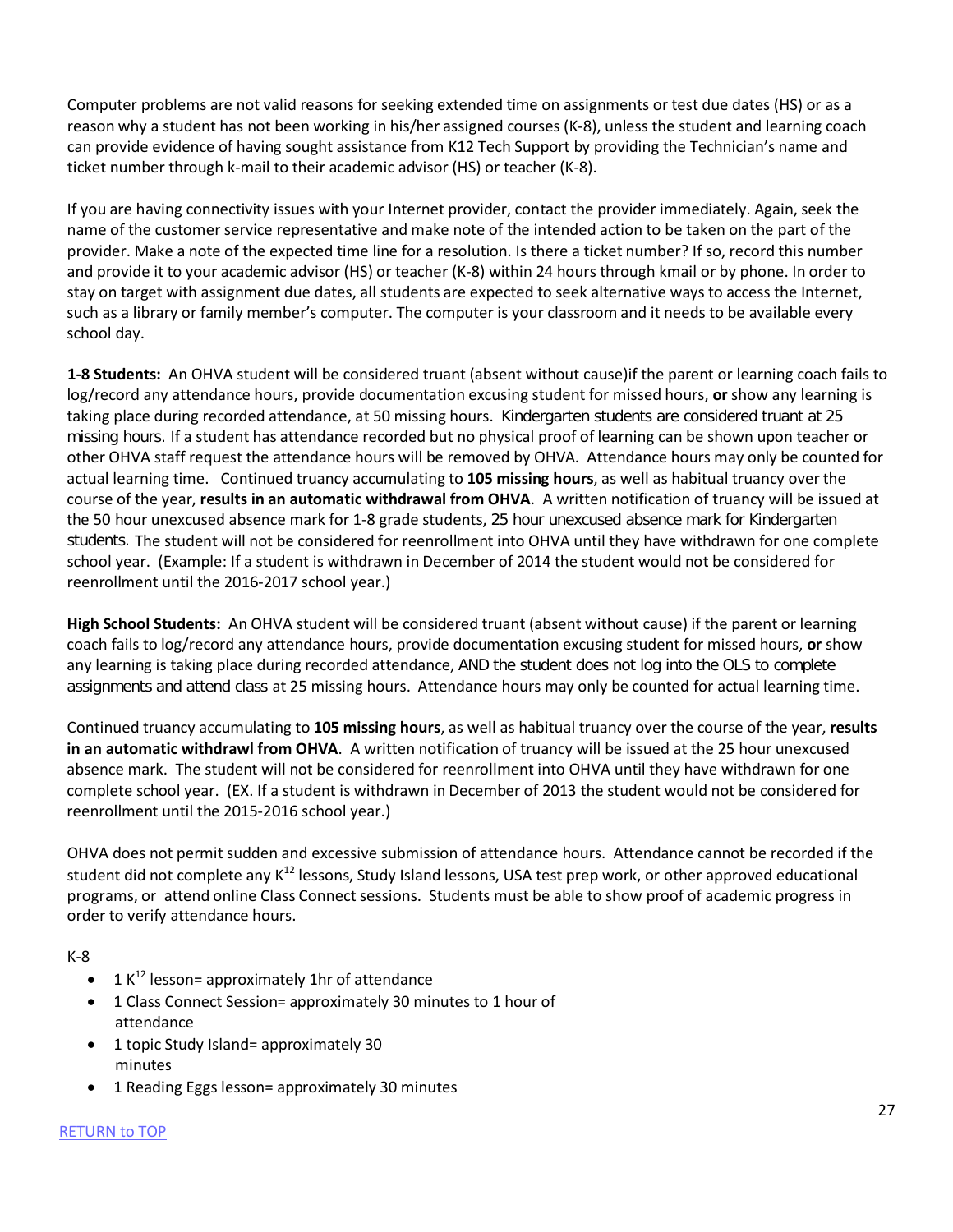### (K-2)

(Additional time will be allowed per lesson if the student is struggling academically. Those students in Tier 2 and Tier 3 as well as Special Education students that **are** attending small group, one on one Class Connect sessions, or scheduled sessions with their Intervention Specialists will be granted additional time to work within a lesson.)

9-12

- $1 K<sup>12</sup>$  lesson= approximately 1-2 hours of attendance based on assignments
- 1 Class Connect Session=approximately 1 hour of attendance

1 USA test prep assignment – approximately 30 minutes (Additional time will be allowed per lesson if the student is struggling academically. Those students in Tier 2 and Tier 3 as well as Special Education students that **are** attending small group, one on one Class Connect sessions, or scheduled sessions with their Intervention Specialists will be granted additional time to work within a lesson.)

## **Academic Probation Policy:**

High School students may be placed on Academic Probation based on academic performance. Students failing three or more classes will be identified and reviewed for possible Academic Probation. If a student is placed on Academic Probation, an individualized plan will be implemented and students will be monitored closely to ensure academic success. The goal of Academic Probation is to assist students in becoming successful at OHVA and to make progress toward graduation.

The state of Ohio has a zero tolerance policy when it comes to violent, disruptive, or inappropriate behavior which includes excessive truancy.

A habitually truant student has:

- A) 5 consecutive unexcused absences
- B) 7 unexcused absences in one month
- C) 12 unexcused absences in one school year

A chronically truant student has:

- A) 7 consecutive unexcused absences
- B) 10 unexcused absences in one month
- C) 15 unexcused absences in one school year

OHVA has the right to file a complaint with the juvenile court alleging that student is habitually truant or take action according to its habitual truant intervention plan. If a complaint is filed, the court process will determine what action, if any, is taken against the student and/or parent.

# **OHVA Special Education Truancy Policy**

While truancy applies to all students, whether a student receives special education services or not, OHVA will take every step to ensure that a student with special needs receives some or all of the following steps;

1. The IEP team may meet to review the IEP to make sure that the specific needs of the student are being addressed.